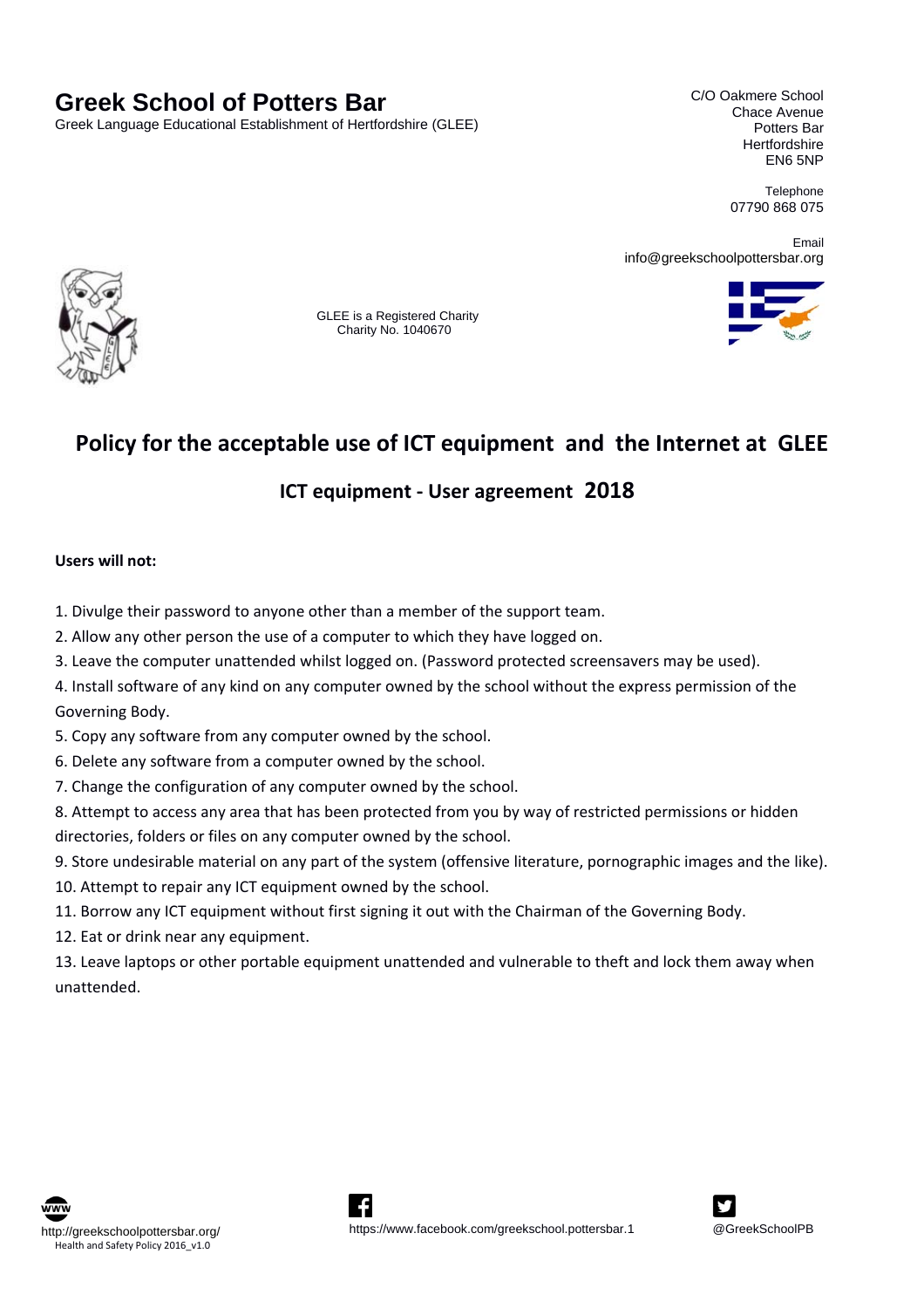## **Users will:**

1. Report any accidental infringement of the above conditions to the Chairman immediately.

- 2. Treat all equipment with respect.
- 3. Leave the public work areas tidy.
- 4. Ensure you have logged out properly before leaving.
- 5. Ensure school equipment is shut down and switched off overnight.

I agree to the above conditions.

Signed: …………………………………………………

Date:……………………….